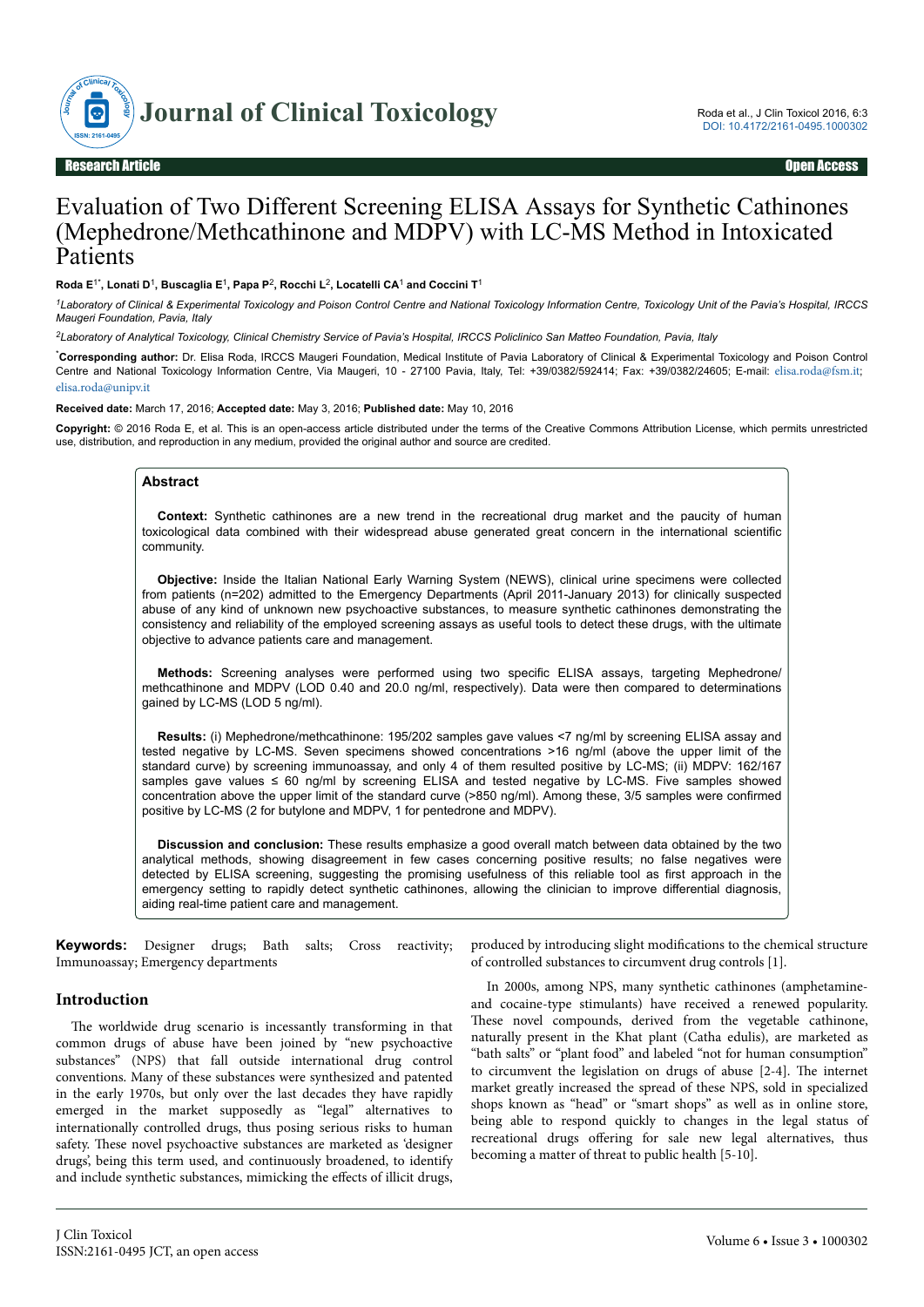These "bath salts" are synthetic cathinone powders, distributed under trade names such as 'Ivory Wave', 'White Lightning' and 'Vanilla Sky', typically taken by inhalation (snorting), ingestion, or intravenous/ intramuscular injection [6,11]. As with tablets, mephedrone is the most commonly abuse in Europe, whereas MDPV and methylone are more prominent in US bath salts [1]. Abuse is documented across population from mid-to-late adolescent to older adults [12].

Like amphetamines, synthetic cathinones exert their stimulant effects via (i) increasing synaptic concentration of catecholamines such as dopamine, serotonin and norepinephrine, and (ii) inhibiting monoamine uptake transporters, with a consequent decreased clearance of the neurotransmitters from the synapse. Furthermore, they may cause release of biogenic amines from intracellular stores [2,13].

Since synthetic cathinones are a pandemic trend, the paucity of human toxicological data combined with the numerous cases of abuse, dependence, severe intoxication and drug-related deaths, signalled in several Countries, has generated great concern in the scientific community. Нus, International agencies and national institutions have issued extensive reports to monitor this emerging trend of abuse, as well as to schedule and banned some NPS [1,14-20]. In Italy, as a result of acute intoxications including deaths, mephedrone was placed under the regulatory control in June 2010, as reported in the Presidential Decree 309/90 (as amended) on the "regulation of narcotic drugs and psychotropic substances, prevention, treatment and rehabilitation of drug addiction". Subsequently, new decrees entered into force placing under control synthetic cathinone 3,4-methylendioxypyrovalerone (MDPV) and structure analogues, derived from 2-amino-1-phenyl-1 propanone, for one or more substitutions on the aromatic ring and/or on the nitrogen and/or on the terminal carbon [18,21].

Currently, the information available about the human pharmacokinetics and pharmacodynamics of cathinone derivatives as well as the short and long-term toxicological effects of these NPS are very limited, thus their potential consequences are not well defined and generally poorly known.

In Italy the dimension of this problem is still indefinite; ambiguous signs/symptoms often characterize the clinical presentation of the patients admitted to the National Emergency Departments (EDs), contributing to underestimate or misjudge this phenomenon, potentially reverberating on the patient management. Нe identification of intoxication cases consistently related to synthetic cathinones abuse on the Italian EDs may allow the national regulatory agencies to engage actions designed to prevent and control this growing misuse.

So far, even though a number of national and international bans have been enacted, [15,16,18,19,22] the abuse of these designer drugs still continues and exponentially grows. For this reason it is difficult to validate and maintain comprehensive analytical methods for accurate detection of these compounds in biological specimens. Commonly, screening methods, such as immunoassay, are employed by toxicology laboratories for the first, presumptive identification of drugs of abuse, followed by confirmatory analysis, such as gas chromatography (GC) or liquid chromatography (LC) coupled with mass spectrometry (MS). As a consequence, in recent years, a critical need emerged in the field of toxicology to (i) study the activities of these NPS in screening assays, as well as to (ii) identify and validate reliable screening tests for multiple designer drugs, to be successfully applied other than classical analytical methods in human specimens.

With this purpose, inside the Italian National Early Warning System (NEWS) Project - Department for Antidrug Policies-Presidency of the Italian Council of Ministers (Rome), in which the Pavia Poison Control Centre (IRCCS Salvatore Maugeri Foundation) is the National Coordinating Centre for clinico-toxicological aspects, our Laboratory of Clinical Toxicology (IRCCS Salvatore Maugeri Foundation) performed screening analysis in urine samples of poisoned patients, admitted to EDs for a clinically suspected abuse of any kind of unknown NPS, followed by confirmatory analyses carried out by the Laboratory of Analytical Toxicology of the IRCCS Foundation Policlinico San Matteo. Нe investigation aimed at measuring synthetic cathinones to demonstrate the consistency and reliability of the employed screening assays as useful tools to rapidly detect these NPS, with the final goal to improve patient care and management.

## **Materials and Methods**

## **Human urine specimens**

The present study design was reviewed and approved by the Ethic Committee of our Hospital (1099 CE/2015).

The study was conducted on a total of 202 clinical urine specimens collected from severely intoxicated patients admitted to Italian emergency departments (EDs) inside the NEWS Project, from April 2011 to January 2013, for a clinically suspected abuse of a broad range of unknown NPS. Patients were informed of their biological specimens use for this research project and signed the consent forms, following the regulation established by Department for Antidrug Policies-Presidency of the Italian Council of Ministers (Rome). Нe urine samples sent to our lab were collected in plastic containers (not adsorbing drugs), divided into two aliquots (one for the first-step screening ELISA analysis and the other one for the following confirmatory determination, respectively) and immediately stored at -20°C until examinations.

In addition, twenty-five healthy, non-smoker, non-drug abusers volunteers were recruited and their urines underwent contextual screening analysis to determine synthetic cathinones (i.e. both Mephedrone/Methcathinone and MDPV) background levels.

## **Reagents and consumables**

Mephedrone/Methcathinone (Bath Salt I) and MDPV (Bath Salt II) determination was achieved using two specific enzyme-linked immunosorbent (ELISA) commercial kits, purchased from RANDOX Laboratories Ltd (Crumlin, Co. Antrim, UK).

For confirmatory analyses, all chemical reagents were obtained from Sigma Aldrich (Sigma, Milan, Italia), and the certified reference standards from LGC (LGC Standards, Teddington, Middlesex, UK).

#### **Immunoassay screening procedure**

The ELISA assays allow to semi-quantitatively measure, with high specificity, the level of several Mephedrone/Methcathinone and MDPV parent compounds and derivates (see Table 1). Standard curves for Mephedrone/Methcathinone and MDPV kits ranged between 0 to 0.16 ng/ml and 0 to 850 ng/ml, respectively. LOD: 0.40 and 20.0 ng/ml for Mephedrone/methcathinone (Bath Salt I) and MDPV (Bath Salt II), respectively.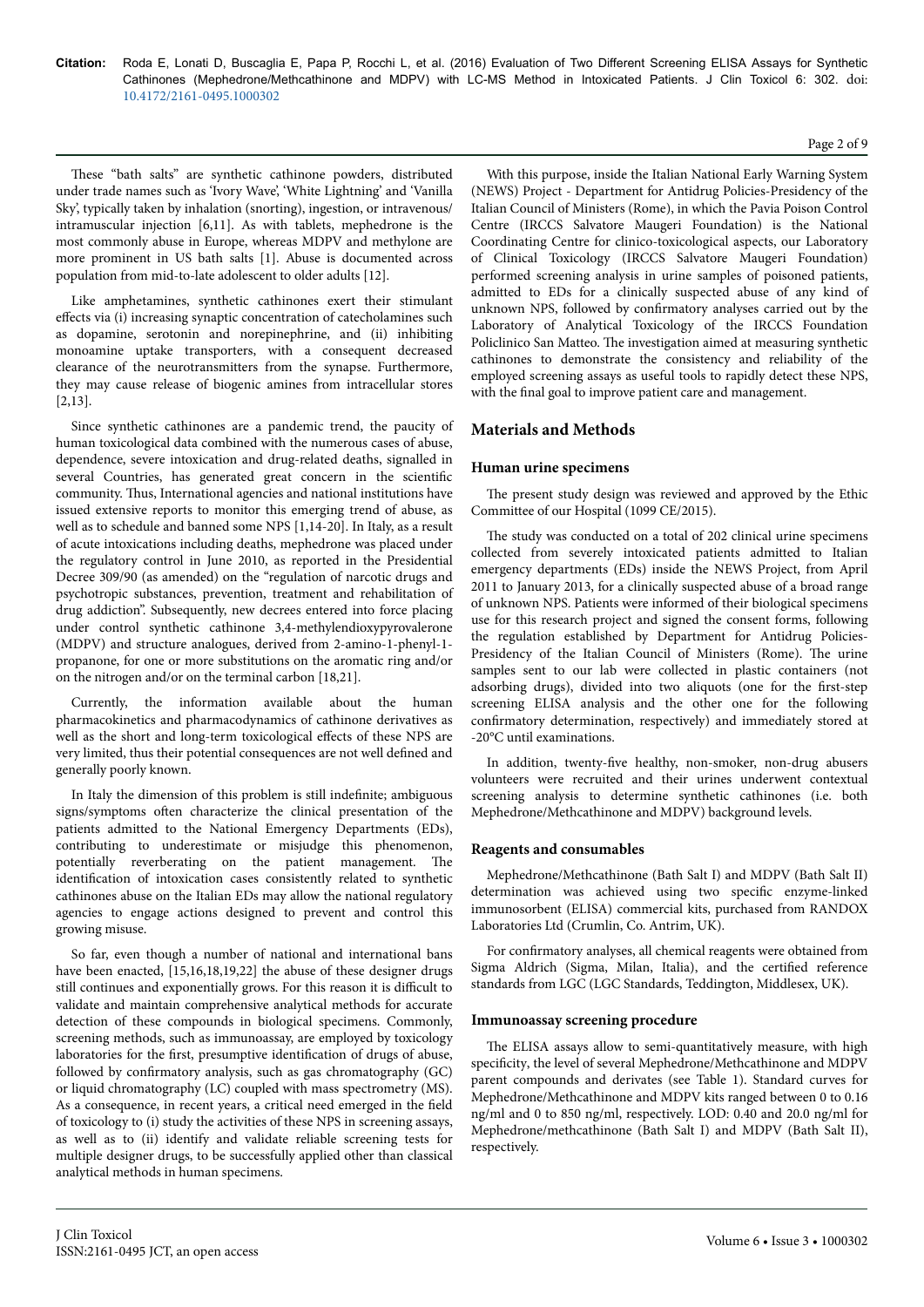According to the manufacturer's instructions, urines were centrifuged at 13000 rpm for 60 sec and then diluted 1:4 with sample diluent. Subsequently, 25 microL of standard solution or urine samples and 100 microL of conjugate diluent were added to each appropriate well. All calibrators and samples were performed in duplicate. After incubation at room temperature for 1 h in the dark, the plates were washed six times with diluted wash buffer.

| Compound                                                            | % Cross Reactivity |  |  |  |
|---------------------------------------------------------------------|--------------------|--|--|--|
| Mephedrone/Methcathinone (Bath Salt I) kit                          |                    |  |  |  |
| Mephedrone HCI (4-MMC)                                              | 100                |  |  |  |
| Methylone                                                           | 63                 |  |  |  |
| Flephedrone HCI (4-FMC)                                             | 45                 |  |  |  |
| R(+)-Methcathinone HCl                                              | 44                 |  |  |  |
| Methcathinone                                                       | 43                 |  |  |  |
| 3-FluoroMethcathinone (3-FMC)                                       | 16                 |  |  |  |
| 4-Methylethcathinone (4-MEC)                                        | 10                 |  |  |  |
| Ethylone HCI                                                        | 7                  |  |  |  |
| N-ethylcathinone HCI                                                | 4                  |  |  |  |
| <b>Buphedrone HCI</b>                                               | $<$ 1              |  |  |  |
| S(-)-Methcathinone                                                  | $<$ 1              |  |  |  |
| S(-)-cathinone                                                      | <1                 |  |  |  |
| $R(+)$ -cathinone                                                   | $<$ 1              |  |  |  |
| <b>Bupropion HCI</b>                                                | $<$ 1              |  |  |  |
| Beta-ethyl Methcathinone                                            | <1                 |  |  |  |
| <b>MDPV (Bath Salt II) kit</b>                                      |                    |  |  |  |
| 3,4-Methylenedioxypyrovalerone (MDPV)<br>HCI                        | 100                |  |  |  |
| 3'-4'-Methylenedioxy-alpha-<br>pyrollidinobutiophenone (MDPBP) HCI  | 96                 |  |  |  |
| Naphyrone HCI                                                       | 27                 |  |  |  |
| Pyrovalerone HCI                                                    | 17                 |  |  |  |
| 4'- Methyl-alpha-pyrollidinohexaphenone (4'-<br>Me-a-PHP) HCI       | 15                 |  |  |  |
| 4' Methyl-alpha-pyrollidinobutiophenone<br>(MPBP) HCI               | 13                 |  |  |  |
| Pentylone HCI                                                       | 9                  |  |  |  |
| 3',4'-Methylenedioxy-alpha-<br>pyrollidinopropiophenone (MDPPP) HCl | 4                  |  |  |  |
| <b>Butylone HCI</b>                                                 | 4                  |  |  |  |
| Desmetyl pyrovalerone (alpha-PVP) HCl salt                          | 2                  |  |  |  |
| Pentedrone HCI                                                      | $<$ 1              |  |  |  |

Table 1: Summarized specificity of the ELISA kits employed for the screening analyses, based on the manufacturer's indications.

J Clin Toxicol

Next, 125 microL of one shot substrate solution was added and the plates were placed in the dark at room temperature for 20 min. Нe reaction was stopped by adding 100 microL of stop solution and the absorbance was read at 450 nm, also using a reference 630 nm filter. Finally, to interpret the results and to calculate the urine concentrations, a 4 parameter curve fit method was used to generate a standard log10 curve; the mean absorbance of controls and samples was calculated and then plotted against the standard curve.

## Confirmatory urine samples study: Liquid chromatography**tandem mass spectrometry (LC/MS) analysis**

Presumptive positive and negative urine specimens, based on the values obtained by screening assay, were confirmed with a liquid chromatography-tandem mass spectrometry (LC-MS) method, modified from Chimalakonda et al. and Dresen et al. [23,24]. Specifically, for the LC-MS analysis, urine samples (1 ml) were additivated with 100 ng of dosulepin as internal standard, 100 microL of NaOH 1N (pH 14) and extracted with a mixture of exane:ethylacetate (3:1 v/v) by vortex mixing for 2 min. The organic layer was transferred to a new glass tube and evaporated to dryness under nitrogen stream.

The samples were then reconstituted in 10 microL of methanol and 100 microL of mobile phase A. 20 microL of the reconstituted sample was injected into a Waters LC-MS apparatus, constituted by an Alliance liquid chromatographic system coupled with a Waters Quattro Micro triple quadrupole equipped with a Z-spray electrospray source. Нe chromatographic separation was performed using a Waters Xbridge C18 column operating in gradient mode at 30°C. Нe mobile phases were: (A) 5 mM ammonium formate in water, pH 3 with formic acid, (B) 0.1% formic acid in acetonitrile. Нe gradient started from 95% A, 5% B, got up to 20% A, 80% B in 12 min and returned to the original condition in 6 min. Flow rate was 0.2 ml/min. Mass spectrometer analysis was performed in positive ionization (ESI) and the acquisition was made in Multiple Reaction Monitoring mode (MRM) with two transitions for each analyte.

# **Results**

Presumptive negative and positive urine specimens, based on ELISA screening determinations, were analysed with a LC-MS confirmator\ method for 15 parent cathinones and derivates. Limits of detection (LOD) was 5 ng/ml for all the screened cathinones, based on the availability of certified reference standards.

Specifically, the followings were determined: Mephedrone or 4methylmethcathinone (4-MMC), 3,4-Dimethylmethcathinone (3,4- DMMC), Flephedrone or 4-FluoroMethcathinone (4-FMC), 4- Methylethcathinone (4-MEC), Ethylone (βk-MDEA), Buphedrone or α-methylamino-butyrophenone (MABP), 3,4- Methylenedioxypyrovalerone (MDPV), Naphyrone or naphthylpyrovalerone (O-2482), Pentylone (βk-MBDP), Butylone (βk-MBDB), Pentedrone or α-methylamino-valerophenone, N,N-DimethylCathinone or metamfepramone, Ethcathinone or ethylpropion (ETH-CAT), Methedrone or 4-methoxymethcathinone (βk-PMMA), Methylone or 3,4-methylenedioxy-N-methylcathinone (MDMC or bk-MDMA).

We identified the analyzed urine samples as following: (i) true positive specimens, those screened and confirmed positive, (ii) true negative specimens, those negative in both assays; (iii) false (i.e. mismatching) positive specimens, those screened positive, but not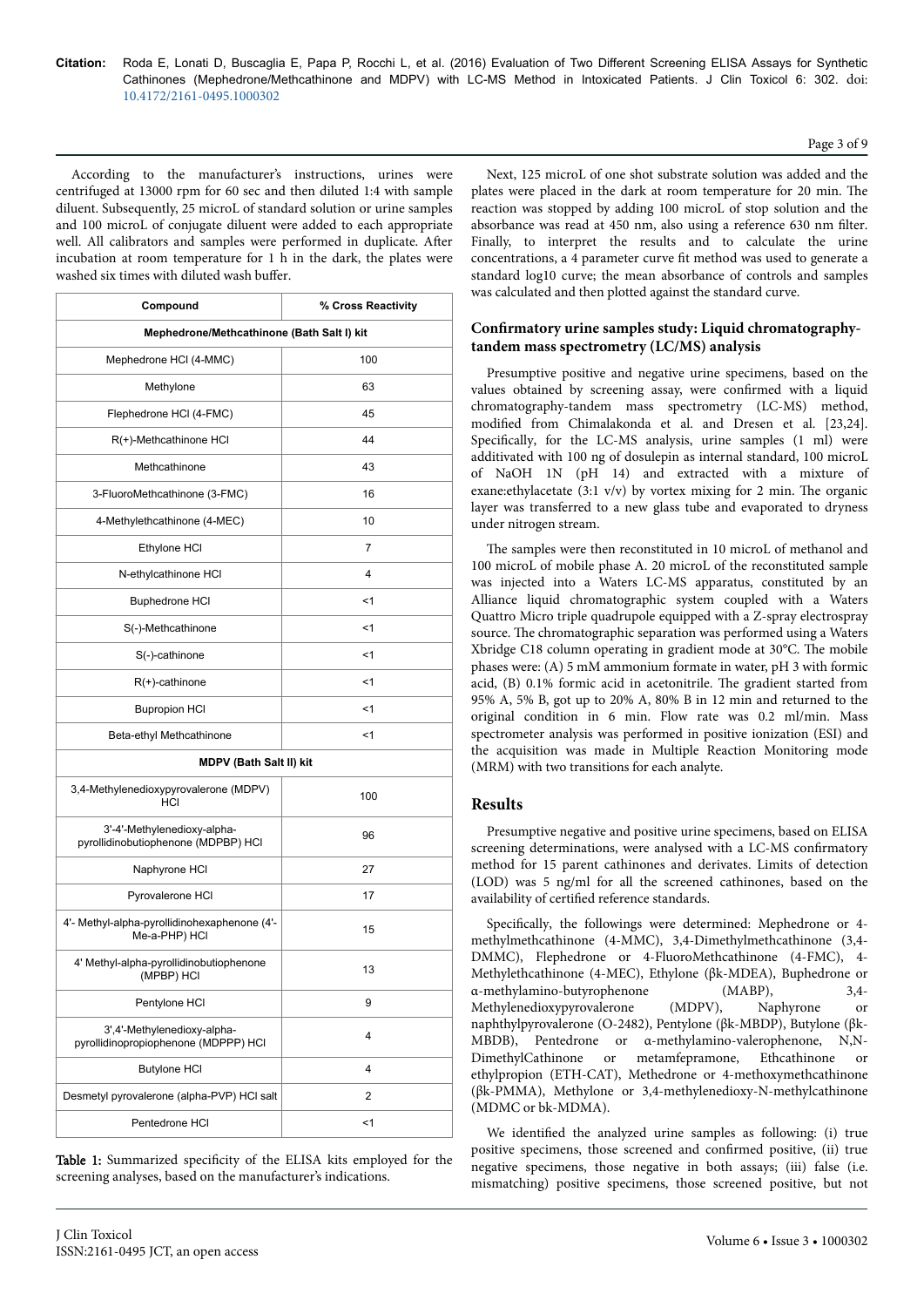Page 4 of 9

confirmed by LC-MS for synthetic cathinones; (iv) false negatives, sample screened negative but confirmed positive for one or more synthetic cathinones.

Table 2 details which drug of abuse screened by ELISA assay, as specified by the manufacturer, was determined by LC-MS, based on certified reference standards supply.

| <b>Confirmatory LC-MS</b><br>analyses           | Screening<br><b>Analyses % Cross</b><br>Reactivity | <b>ELISA kits</b>          |
|-------------------------------------------------|----------------------------------------------------|----------------------------|
| Mephedrone (4-MMC)                              | 100                                                | (Mephedrone/Methcathinone) |
| Methylone                                       | 63                                                 | (Mephedrone/Methcathinone) |
| 4-FluoroMethcathinone<br>$(4-FMC)$              | 45                                                 | (Mephedrone/Methcathinone) |
| 4-Methylethcathinone<br>$(4-MEC)$               | 10                                                 | (Mephedrone/Methcathinone) |
| Ethylone (Bk-MDEA)                              | $\overline{7}$                                     | (Mephedrone/Methcathinone) |
| Buphedrone (MABP)                               | 1                                                  | (Mephedrone/Methcathinone) |
| <b>MDPV</b>                                     | 100                                                | (MDPV)                     |
| Naphyrone (O-2482)                              | 27                                                 | (MDPV)                     |
| Pentylone (Bk-MBDP)                             | 9                                                  | (MDPV)                     |
| Butylone (βk-MBDB)                              | 4                                                  | (MDPV)                     |
| Pentedrone                                      | 1                                                  | (MDPV)                     |
| N,N-DimethylCathinone                           | not detected                                       |                            |
| $3,4-$<br>Dimethylmethcathinone<br>$(3.4-DMMC)$ | not detected                                       |                            |
| Ethcathinone (ETH-<br>CAT)                      | not detected                                       |                            |
| Methedrone (βk-PMMA)                            | not detected                                       |                            |

Table 2: Drug of abuse screened by ELISA, as reported in given manufacturer's indications, was determined by LC-MS, based on certified reference standards supply.

Regarding the n=25 samples from healthy volunteers (considered as controls), tested to determine the cathinones background levels, screening analysis measured urinary values ranging from 0.0 to 0.8 ng/ml and 0.0 to 57.2 ng/ml, for Mephedrone/Methcathinones (Bath Salt I) and MDPV (Bath Salt II), respectively.

Mephedrone/methcathinone (Bath Salt I) determination: on a total of 202 biological specimens, 195 samples gave values <7 ng/ml by screening ELISA assay, thus being considering as presumptive negatives; the same samples subsequently were tested as negative by LC-MS analysis, with value <5 ng/ml, thus demonstrating that all 195 samples were true negatives.

Seven urine samples showed concentrations >16 ng/ml (above the upper limit of the standard curve) by screening immunoassay, and only 4 of them resulted true positive when dosed by LC-MS (Table 3A). Regarding the n=3 false (i.e. mismatching) positive specimens (Table 3A), it has to be pointed out that 2 samples belonged to subjects screened and confirmed as polydrug abusers; specifically, one urine

was positives for delta-9-tetrahydrocannabinol (Δ-9-THC), Amphetamine (AMP) and 3,4-methylenedioxy-methamphetamine (MDMA) and the second sample for benzoylecgonine (i.e. cocaine) (COC) and MDMA, respectively, while the remaining one was tested positive for Methoxetamine (MXE) by LC-MS. Notably, no false negatives were detected.

MDPV (Bath Salt II) determination: On a total of 167 specimens analyzed, 162 samples gave values  $\leq 60$  ng/ml by screening ELISA assay and considered as presumptive negatives. When tested by LC-MS, the same samples were confirmed as true negatives. 5 urine samples were screened as presumptive positive; among these, 3 specimens, showing concentrations above the upper limit of the standard curve (>850 ng/ml) in screening, were confirmed as true positive by LC-MS analysis (Table 3B). Concerning the false (i.e. mismatching) positive specimens (n=2) not confirmed by LC-MS (Table 3B), n=1 urine was screened positive for COC and the other sample for Ketamine (KET), as further confirmed by the following LC-MS analyses. Importantly, once more, no false negatives were determined.

| A: Mephedrone/Methcathinones   |                                              |                    |                                        |                                          |  |  |  |
|--------------------------------|----------------------------------------------|--------------------|----------------------------------------|------------------------------------------|--|--|--|
| Total<br>biological<br>samples | <b>True</b><br>Confirmed<br><b>Negatives</b> | False<br>negatives | <b>True Confirmed</b><br>positives     | FALSE (i.e.<br>mismatching)<br>positives |  |  |  |
| $n = 202$                      | $n = 195$                                    | $\Omega$           | $n=4$                                  | $n=3$ $(*)$                              |  |  |  |
|                                | $<$ 7 ng/ml<br>(Screening<br>analyses)       |                    | $>16$ ng/ml<br>(Screening<br>analyses) |                                          |  |  |  |
|                                | $<$ 5 ng/ml (LC-<br>MS analyses)             |                    | >5 ng/ml (LC-MS<br>analyses)           |                                          |  |  |  |
|                                | <b>B: MDPV</b>                               |                    |                                        |                                          |  |  |  |
| Total<br>biological<br>samples | True<br>Confirmed<br><b>Negatives</b>        | False<br>negatives | <b>True Confirmed</b><br>positives     | FALSE (i.e.<br>mismatching)<br>positives |  |  |  |
| $n = 167$                      | $n = 162$                                    | $\Omega$           | $n=3$                                  | $n=2$ (*)                                |  |  |  |
|                                | ≤ 60 ng/ml<br>(Screening<br>analyses)        |                    | >850 ng/ml<br>(Screening<br>analyses)  |                                          |  |  |  |
|                                | <5 ng/ml (LC-<br>MS analyses)                |                    | >5 ng/ml (LC-MS<br>analyses)           |                                          |  |  |  |

Table 3: Comparison between screening results (ELISA assay) and LC-MS data. (\*) Discrepancy between ELISA results for Mephedrone/ Methcathinones and MDPV (>16 ng/ml and >850 ng/ml, respectively) and LC-MS data (negative).

Notably, Table 4 details the true positives samples, n=4. Нe urine specimens screened as presumptive positive for both Mephedrone/ methcathinone and MDPV, were the same, except for one sample screened as presumptive negative for MDPV only.

Among the four urines screened positives for Mephedrone/ methcathinone (Bath Salt I), n=1 specimen was positive for 4-MEC and  $n=1$  for mephedrone, fully matching with the declared specificity of the ELISA assay package insert (see Table 1, Bath Salt I).

Regarding the other two presumptive positives in screening, they were both LC-MS confirmed positive for butylone, which is known to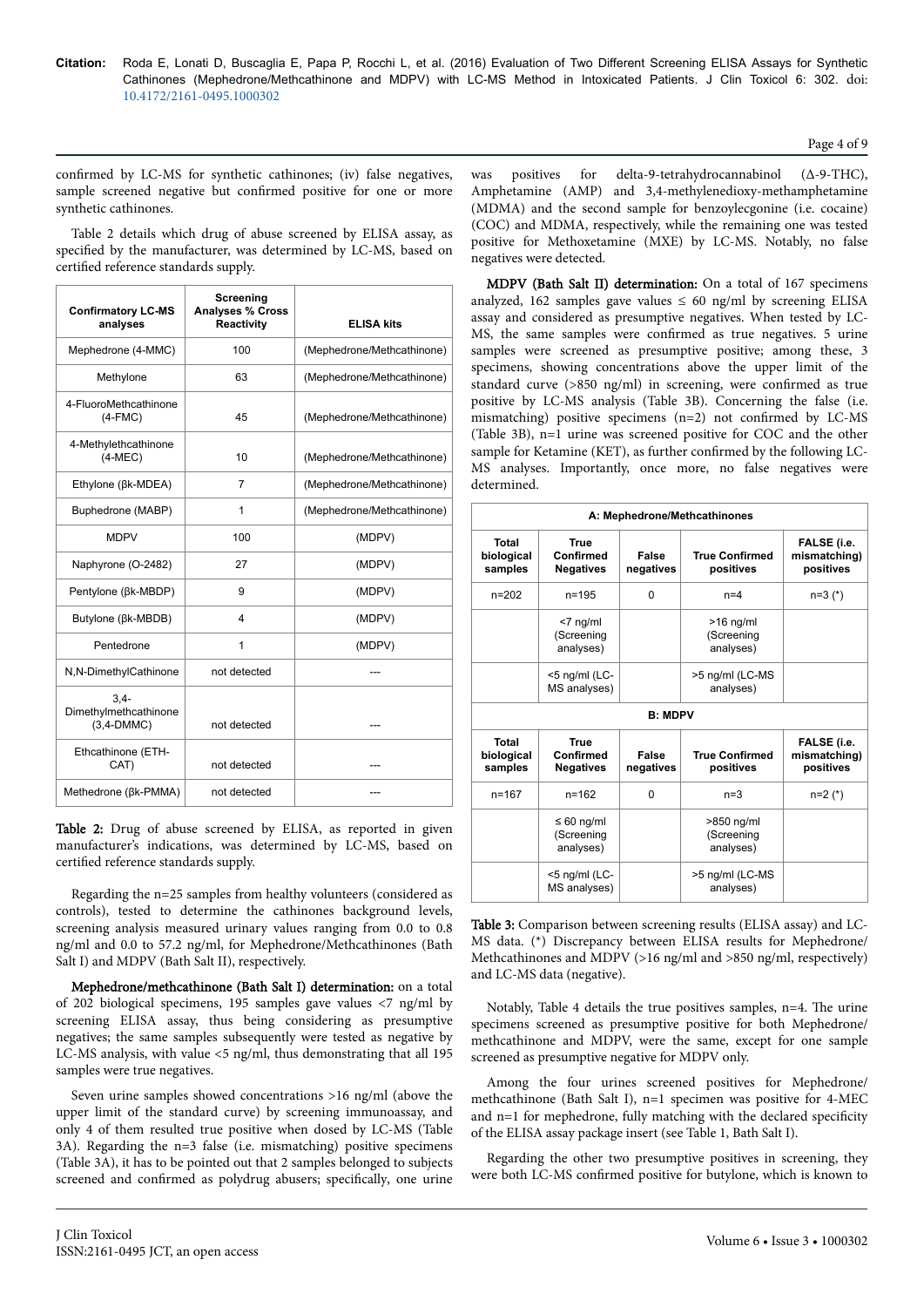crossreact (about 50%) with Bath Salt I, targeting Mephedrone/ methcathinone, although butylone is exclusively included in the specificity stated by the manufacturer for MDPV kit (Bath Salt II) [25].

Concerning the n=3 samples screened as positives for MDPV, LC-MS confirmatory analyses demonstrated n=2 sample were positive for

**ELISA Screening** LC-MS analyses Mephedrone/ Other **MDPV** Mephedrone Butylone 4-MFC Pentedrone MDPV Methcathinone Cathinones Sample ID  $\mathbf{1}$ ¥ ٦  $\overline{2}$ ٠ ¥ 3 4 ٠ t. Ŧ 4 ¥

Table 4: True positive samples. +: positive; -: negative. Full colours (i.e. green and yellow) indicate accordance between LC-MS results and screening data obtained with the specific ELISA kit. Merged colours (green+yellow in LC-MS analyses) indicate accordance between LC-MS results (specifically for butylone) and screening data obtained with both ELISA kit. Weak yellow is just to indicate the specimen screened and confirmed as true negative by both methods.

Moreover, the LC-MS analyses showed that the only specimen determined as presumptive negative for MDPV (but also presumptive positive for Mephedrone/methcathinone) in screening, tested as true negative for Butylone, Pentedrone and MDPV, resulting as true positive for the 4-MEC only, which is included among the compounds detected by the Mephedrone/methcathinones kit (Bath Salt I).

|              | <b>LC-MS</b><br>determination | <b>ELISA Screening analyses</b> |                      |  |
|--------------|-------------------------------|---------------------------------|----------------------|--|
|              | <b>MXE</b>                    | Mephedrone/Methcathinone (*)    | <b>MDPV</b><br>$(*)$ |  |
| Sample<br>ID | $\ddot{}$                     | 0.1                             | 2.4                  |  |
| #1           | $\ddot{}$                     | 0.2                             | 5.7                  |  |
| #2           | $\ddot{}$                     | $\Omega$                        | 3.1                  |  |
| #3           | $\ddot{}$                     | $\mathbf 0$                     | 7.5                  |  |
| #4           | $\ddot{}$                     | 0.4                             | 14.7                 |  |
| #5           | $\ddot{}$                     | 0.7                             | 8.8                  |  |
| #6           | $\ddot{}$                     | 0.2                             | 2.6                  |  |
| #7           | $\ddot{}$                     | 0.3                             | 15.9                 |  |

Table 5: Comparison between urinary specimens screened and confirmed negative for both Mephedrone/Methcathinones and MDPV,

and confirmed positive for MXE by LC-MS. (\*) Urinary values determined by both ELISA assays fell within the background range levels (0.0-0.8 ng/ml for Mephedrone/Methcathinones and 0.0-57.2 ng/ml for MDPV).

both butylone and MDPV, and the other one for pentedrone and MDPV, accordingly to the specificities enumerated in the MDPV

ELISA kit package insert (see Table 1, Bath Salt II).

Based on the clinical history and health conditions at admission to EDs, n=7 subjects were evaluated for suspected MXE assumption, and confirmed positive by LC-MS. Нe same patients were screened with both Mephedrone/Methcathinone (Bath Salt I) and MDPV (Bath Salt II) assays resulting negatives, as further confirmed by LC-MS (Table 5).

# **Discussion**

Even though (i) several confirmatory LC-MS/MS and GC-MS methods have been previously published for the determination of synthetic cathinones in biological samples, [26-33] and (ii) an increasing number of labs are using MS-based technology, regrettably rather few hospital-based clinical laboratories possess the capability to perform these tests and to give a robust clinical toxicological consultation. Нus, screening methods such as ELISA immunoassays continue to be widely employed in hospital-based laboratories, representing a rapid and cost-efficient approach to gain basic information about the drug content of a biological specimen [34-36].

Few specific immunoassays are available for new designer drugs, including the newest compounds such as the synthetic cathinones and their derivatives [25,36,37]. Noteworthy, it has to be remarked that the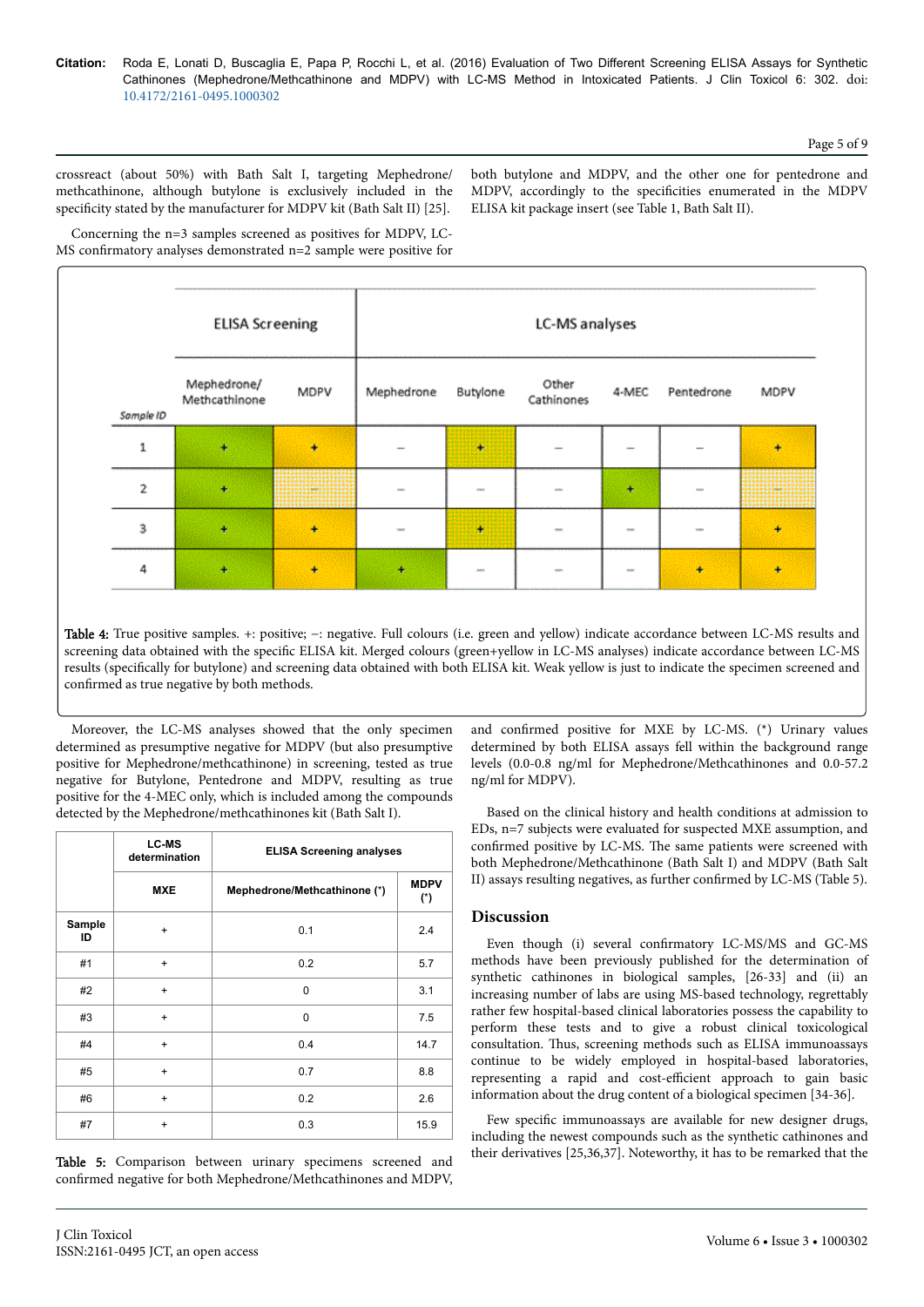#### Page 6 of 9

recently developed ELISA assays, presently applied in our study, were specifically designed to detect synthetic cathinones.

Altogether, our results highlighted a good global correspondence between results obtained with the Mephedrone/Methcathinone and MDPV kits and data gained by LC-MS, employed to confirm cathinones (and their derivatives) presence, showing the complete absence of false negative data, and evidencing a mismatch only in very few cases related to positive results. Нus, the total lack of false negatives further support the reliability of the screening test approach.

Specifically, with regard to Mephedrone/Methcathinone (Bath Salt I), in accordance to our results, previous literature data demonstrated that the Randox Mephedrone/Methcathinone kit was specific for several cathinone derivatives (i.e. mephedrone, methcathinone, methylone, 4-MEC, and 4-FMC) [36]. Нe same authors also reported that the Mephedrone/Methcathinone kit did neither demonstrate cross-reactivity towards MDPV (indicating the possibility that the nitrogen-containing ring system on MDPV hindered the antibodies activity) nor towards other phenethylamines. Regarding the n=3 false (i.e. mismatching) positive specimens, not confirmed by LC-MS, it has to be reported that two samples belonged to subjects screened and confirmed as polydrug abusers, positives for Δ-9-THC, AMP, MDMA and for COC and MDMA, respectively, while the remaining one was tested positive for MXE by LC-MS. We can exclude the occurrence of potential interference/crossreactivities of these substances with the antibodies/enzyme employed for the ELISA assay, based on (i) the manufacturer's indications, clearly reporting that even urinary concentrations as high as 7 - 10 microg/ml of Δ-9-THC, AMP, MDMA, and COC elicited a negative response when tested with Mephedrone/Methcathinone kit, (ii) our lab experience testing THC-, AMP-, MDMA- and COC-true positive specimens (other than those included in these study), demonstrating the lack of any reactivity using Mephedrone/Methcathinone assay (data not shown), as well as (iii) recent experimental literature data from Swortwood et al., [36] assessing the crossreactivities of designer drugs, e.g. cathinones, with several types of immunoassay. Moreover, it has to be mentioned that Ellefsen et al. [25] using Randox Drugs of Abuse (DOA-V) biochip array technology assay, assessed crossreactivities of some cathinones, included in those determined by MDPV (Bath Salt II) kit, with Bath Salt I targeting Mephedrone/Methcathinone. In particular, crossreactivities of about 50% and 1% were reported for methedrone/ butylone and for 4-MPBP/MDPPP, respectively.

Concerning the MDPV analysis, accordingly to our data, previous experimental investigation demonstrated that the Randox MDPV kit was extremely selective, particularly for butylone [36]. With respect to the false (i.e. mismatching) positives (n=2), not confirmed by LC-MS, these two urine specimens were screened and confirmed positive for different substances (i.e. COC and KET), belonging to subjects recognized as polydrug abusers. Similarly to what previously hypothesised for Mephedrone/Methcathinone test, once more, for MDPV kit, we can rule out the occurrence of non-specific crossreactivities of the two mentioned substances (i.e. COC and KET) based on our previous lab dosages showing that COC- and KET-true positive samples resulted negative when tested with MDPV assay (data not shown), in accordance to the manufacturer's data (MDPV-negative response even at COC and KET urinary concentrations as high as 10 microg/ml).

Otherwise, it has to be considered for the mismatching data obtained from either screening ELISA assay that these not confirmed positive specimens were tested by LC-MS only for certified reference standards available in our labs (see Materials and Methods section and Table 2 for details). Нerefore, the discrepancy between screening and confirmatory data could be ascribable to the presence of substance/ metabolites not yet included in LC-MS analyses, but still identified by ELISA assay. In fact, further recent literature data seem to support this hypothesis demonstrating that even 4-MPBP and MDPPP cross-react with Bath Salt II (targeting MDPV/MDPBP) [25].

Moreover, even though the patient samples were collected within 12 hours from the admission to EDs, and properly stored at -20°C until the analyses, we cannot exclude that the instability of synthetic cathinones in urines (over the interval between screening and confirmatory determination) could have also contributed to the false positive screening rate [30].

Approaching another issue, grounding on previous literature demonstrating that some cathinones, including MDPV and butylone, produced false positive results in Phencyclidine (PCP) immunoassays, [8,38-40] we reason about the possibility that an inverse mechanism may occur.

Thus, with the aim to clarify this hypothesis, we evaluated the potential cross-reactivity of NPS, structural analogues of KET and PCP, i.e. MXE, [41-44] with the employed ELISA screening assays. Нese data plainly demonstrated that no interferences/crossreactivities occur when testing MXE-positive urine specimens for cathinones presence with the two ELISA kits.

Current literature data on the metabolism of the available bath salts are still limited, and predicting their half life time as well as detection window is complex.

Furthermore the required "effective" dose for these synthetic stimulants is much lower than their cocaine/ecstasy/amphetamine counterparts (usual dose of about 100 mg), thus resulting in lower excreted metabolite levels, even though accompanied by higher psychoactive potency. To date, MDPV is known to produce psychoactive effects with intake doses as low as 3 to 5 mg, depending on its route of administration, with reported average dose of approximately 5-20 mg, [45] while mephedrone has typical doses ranging between 25 and 75 mg, with 90 mg being considered an elevated dose [46].

The pharmacokinetics of bath salts (i.e. MDPV) has not yet been rigorously studied; Ross and co-authors [45] produced preliminary data, based on a single case report study, of a rapid clearance from the blood with a half-life of 1.88 hours. A recent epidemiological investigation demonstrated that drug effect timing depends on the route of administration, possibly starting within minutes after with nasal insufflation. Furthermore, the drug's "rush" may peak at 90 minutes, with duration of action of 3-4 hours, subsequently followed by about 1 hour come-down, for a total experience typically in the range of 6-8 hours [47].

Marinetti and Antonides [31] reported the occurrence of desired effects within 30-45 min (after intake), enduring from 1 to 3 hours, with the counterpart undesirable side outcomes lasting from hours to days. Winder et al. [46] provided detailed information on both MDPV and Mephedrone pharmacokinetics, summarizing the available literature data. Specifically, typical intake doses of 5-25 and 25-75 mg were reported for MDPV and Mephedrone, respectively. Нe drug onset ranged from 60 to 90 minutes for MDPV, with an estimated duration effect of 2.5 hours. Regarding the Mephedrone, the peak effect was expected within 30 minutes, followed by a rapid withdrawal.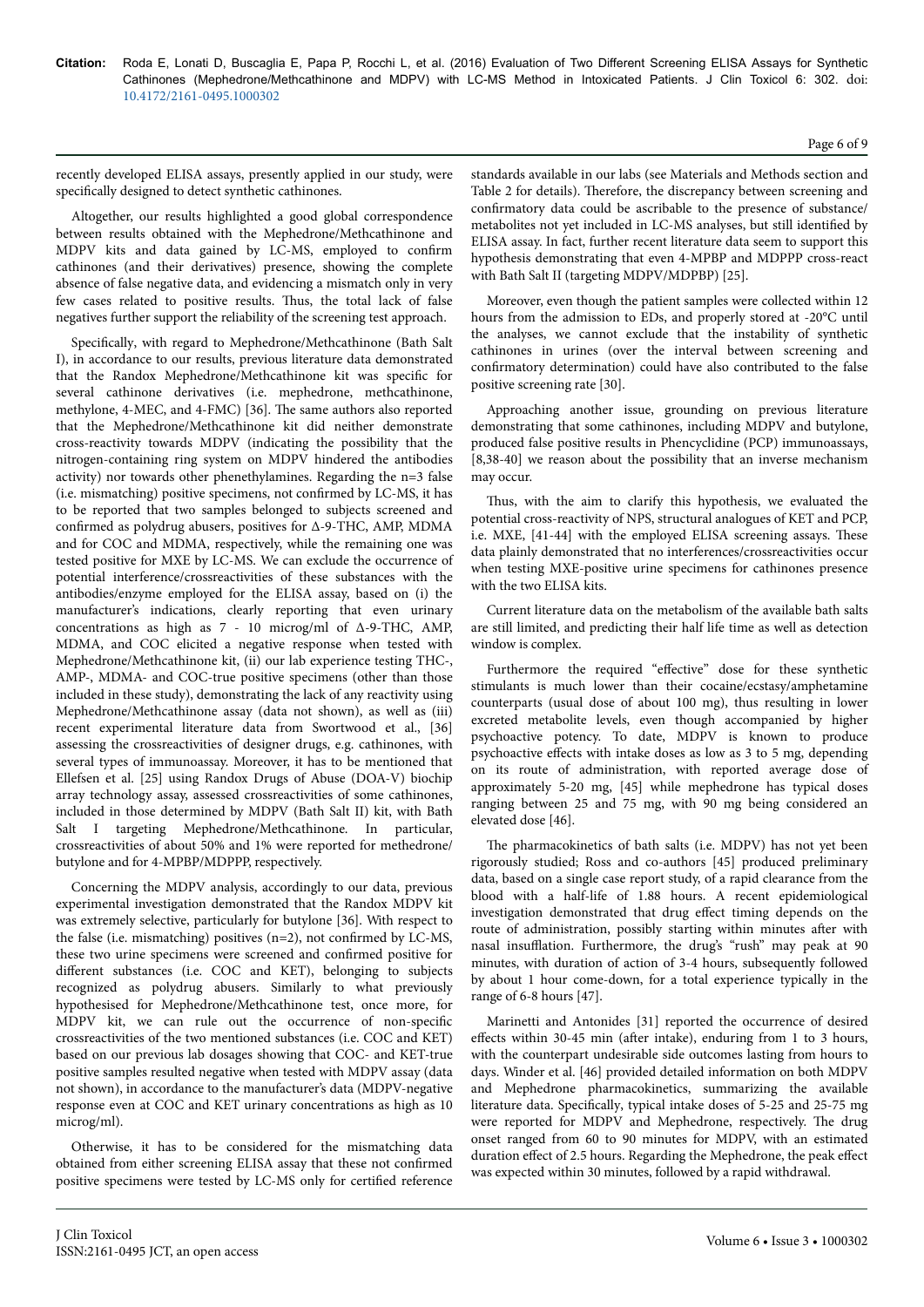#### Page 7 of 9

Based on (i) the available pharmacokinetic and pharmacodynamic study, and (ii) the comparison with the pharmacokinetic of classical stimulant drugs, a predicted detection window of 48-72 hours can be hypothesised in urine specimens [45,46,48-52].

Regarding to bath salt concentrations detected in biological fluids, despite MDPV and mephedrone have been directly implicated in a number of case reports/series/fatalities relating to individuals presenting to healthcare facilities with acute toxicity, [53-56] there is no unanimous consensus on what constitutes toxic or lethal levels.

Our screening data reporting MDPV and Mephedrone/ methcathynone urinary levels of about 850 and 16 ng/ml, respectively, in positive samples, further corroborated by the confirmatory analyses by LC-MS, seem to be in line with the available literature data.

In a retrospective case series of 236 patients reported by two USA poison centres with exposures to bath salts, [57] MDPV was detected in 13 of 17 live patients, with blood serum levels ranging from 24 to 241 ng/ml (mean 58 ng/ml). GC-MS determination in urine samples demonstrated MDPV values ranging between 34 and 1386 ng/ml, with a mean level of 856 ng/ml. Furthermore, quantitative analysis performed on postmortem samples detected MDPV in blood at 170 ng/ml and in urine at 1400 ng/ml.

Нornton and colleagues [34] described a case report of psychosis after reportedly insufflating a "bath salt" product; LC-TOF/MS testing revealed both MDPV and flephedrone. MDPV concentrations in serum and urine were 186 and 136 ng/ml, respectively, while flephedrone levels of 346 and 257 ng/ml were determined in the serum and urine, respectively. Ojanperä et al. [29] evaluating urine specimens from patients with a history of stimulant misuse, reported a range of MDPV of 40 to 3800 ng/ml, with a median value of 160 ng/ml. In a case report documenting hyperthermia and multiorgan failure after abuse of bath salts, patient urine, from the day of admission, tested positive for MDPV showing a concentration of 140 ng/ml by LC/MS [58]. Marinetti and Antonides [31] describing several intoxication cases, reported MDPV blood concentration of 6 - 368 ng/ml, with an average of 100 ng/ml. Moreover, in a recent case of confirmed MDPV related death, the serum and urine concentrations were 82 ng/ml and 670 ng/ml respectively [9,55].

Parallely, several cases of fatal poisoning with mephedrone have been reported in the last years, [59-61] as also described by Advisory Council on the Misuse of Drugs from the UK. [22]. Some of these cases involved combined use with other drugs, such as cannabis or heroin, and tested mephedrone levels in blood and urine as high as 500 and 198000 ng/ml, respectively. In a published series of 4 fatalities in Scotland measured mephedrone concentrations in blood ranged from 1200 to 22000 ng/ml.

On the other hand, Lusthof et al. [53] descript a case of extreme agitation and death after the use of mephedrone in The Netherlands; toxicological analyses by GC-MS in post-mortem samples demonstrated mephedrone levels of 5100 and 186000 ng/ml in blood and urine, respectively.

A recent work evaluating clinical features in analytically confirmed cases of 3-Methylmethcathinone (3-MMC, a structural analogue of mephedrone) exposure among patients presenting to hospitals in Sweden, established serum concentrations ranging between 2 to 1490 ng/ml (median 91 ng/ml), while urinary levels were 7-290000 ng/ml (median 3050 ng/ml) [62].

From a clinical point of view, patients coming to medical attention with bath salt intoxication can display agitation, combative behavior, psychosis, tachycardia, and hyperthermia [57,58,63,64]. Health care workers should be cognizant that patients presenting with this constellation of symptoms may have taken bath salts, other than cocaine, ecstasy or amphetamine, thus needing a primarily supportive treatment with benzodiazepines for agitation and excessive sympathetic stimulation, as well as aggressive cooling for severe hyperthermia [2,45,57,65].

In this clinical context, a pivotal support to improve differential diagnosis as well as to aid real-time patient care and management may come from the employment of both Mephedrone/Methcathinone and MDPV screening assay as useful tools in emergency setting to rapidly detect these NPS, also allowing the clinician to address a focused and quick treatment.

## **Conclusions**

In summary, our data highlight a good overall match between results obtained with the two analytical methods, evidencing an incongruity only in very few cases related to positive results.

This discrepancy may be due to: (i) non-specific interference/ crossreactivities of substances, other than cathinones, with the ELISA kit, (ii) presence of substance/metabolites not yet included in LC-MS evaluated standards, but still identified by ELISA assay or (iii) instability of synthetic cathinones in urines, over the interval between screening and confirmatory determination.

Importantly, no false negatives were detected by screening analysis, thus suggesting the promising usefulness of this rapid and reliable tool as first approach in the emergency setting, followed by confirmatory LC-MS determination, even though the current availability of reference standards is limited, due to the continuous turnover of new synthetic substances in the drug market.

## **Acknowledgements**

This publication arises from the activities of the Italian National Early Warning System (NEWS) Alert Project from the Department for Antidrug Policies-Presidency of the Italian Council of Ministers, Rome, Italy. We wish to thank our technical staff for the analytical determinations.

#### **Declaration of Interest**

The authors report no conflicts of interest. The authors alone are responsible for the content and writing of the paper.

#### **References**

- 1. [German CL, Fleckenstein AE, Hanson GR \(2014\) Bath salts and synthetic](http://www.ncbi.nlm.nih.gov/pubmed/23911668) [cathinones: an emerging designer drug phenomenon. Life Sci 97: 2-8.](http://www.ncbi.nlm.nih.gov/pubmed/23911668)
- 2. [Baumann MH, Partilla JS, Lehner KR \(2013\) Psychoactive "bath salts":](http://www.ncbi.nlm.nih.gov/pubmed/23178799) [not so soothing. Eur J Pharmacol 698: 1-5.](http://www.ncbi.nlm.nih.gov/pubmed/23178799)
- 3. [Zawilska JB, Wojcieszak J \(2013\) Designer cathinones--an emerging class](http://www.ncbi.nlm.nih.gov/pubmed/23890615) [of novel recreational drugs. Forensic Sci Int 231: 42-53.](http://www.ncbi.nlm.nih.gov/pubmed/23890615)
- 4. Hill SL, Нomas [SH \(2011\) Clinical toxicology of newer recreational](http://www.ncbi.nlm.nih.gov/pubmed/21970769) [drugs. Clin Toxicol \(Phila\) 49: 705-719.](http://www.ncbi.nlm.nih.gov/pubmed/21970769)
- 5. [Davies S, Wood DM, Smith G, Button J, Ramsey J, et al. \(2010\)](http://www.ncbi.nlm.nih.gov/pubmed/20413562) [Purchasing 'legal highs' on the internet-is there consistency in what you](http://www.ncbi.nlm.nih.gov/pubmed/20413562) [get? QJM 103: 489-493.](http://www.ncbi.nlm.nih.gov/pubmed/20413562)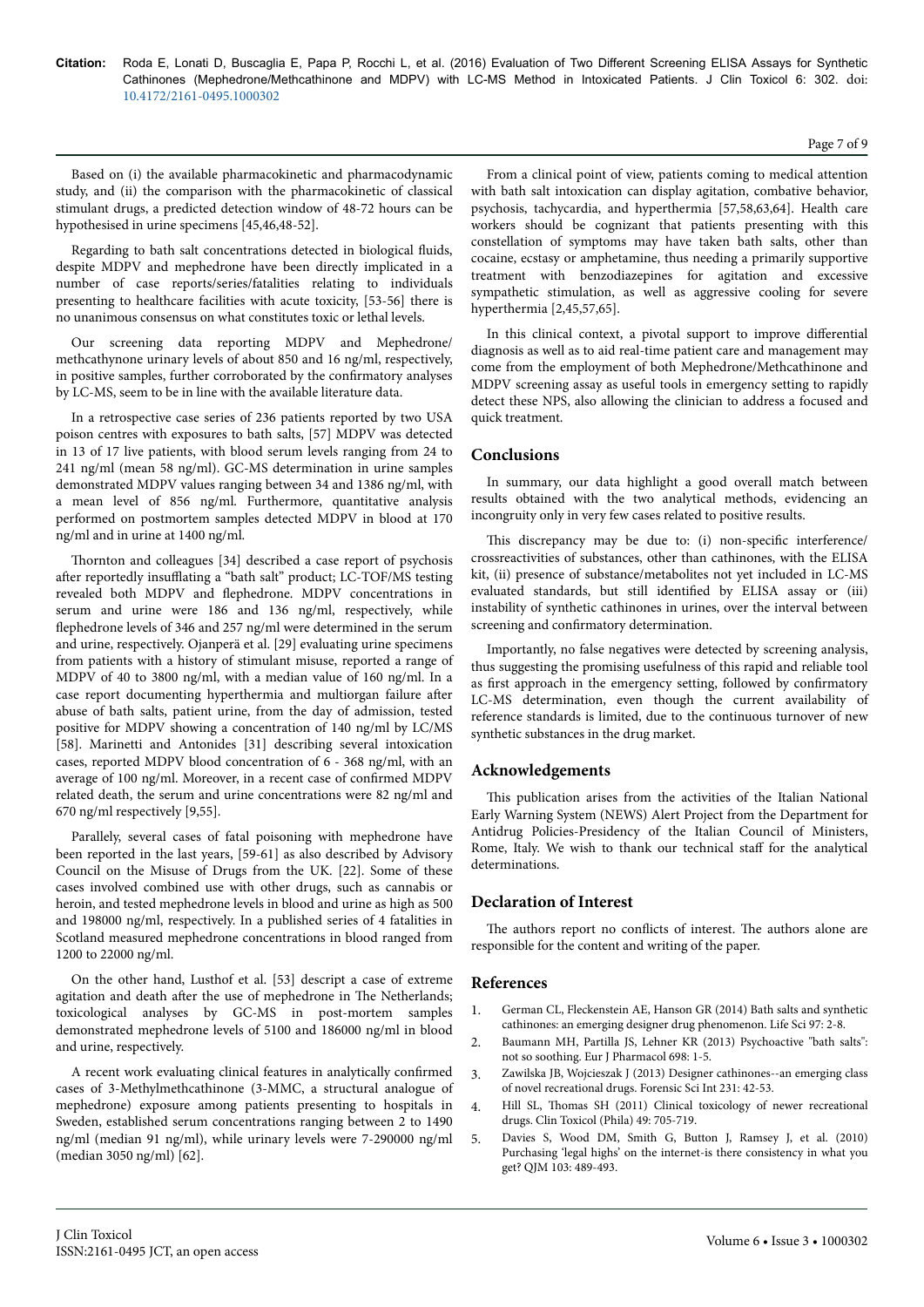Page 8 of 9

- 6. Addiction (EMCDDA) (2011) Report on the risk assessment of mephedrone in the framework of the council decision on new psychoactive substances. Luxembourg. The Publications Office of the European Union; 2011193.
- 7. [Winstock AR, Mitcheson LR, Deluca P, Davey Z, Corazza O, et al. \(2011\)](http://www.ncbi.nlm.nih.gov/pubmed/20735367) [Mephedrone, new kid for the chop? Addiction 106: 154-161.](http://www.ncbi.nlm.nih.gov/pubmed/20735367)
- 8. [Kasick DP, McKnight CA, Klisovic E \(2012\) "Bath salt" ingestion leading](http://www.ncbi.nlm.nih.gov/pubmed/22221190) [to severe intoxication delirium: two cases and a brief review of the](http://www.ncbi.nlm.nih.gov/pubmed/22221190) [emergence of mephedrone use. Am J Drug Alcohol Abuse 38: 176-180.](http://www.ncbi.nlm.nih.gov/pubmed/22221190)
- 9. [Coppola M, Mondola R \(2012\) Synthetic cathinones: chemistry,](http://www.ncbi.nlm.nih.gov/pubmed/22459606) [pharmacology and toxicology of a new class of designer drugs of abuse](http://www.ncbi.nlm.nih.gov/pubmed/22459606) [marketed as "bath salts" or "plant food". Toxicol Lett 211: 144-149.](http://www.ncbi.nlm.nih.gov/pubmed/22459606)
- 10. [DAWN \(drug abuse warning network\) Report \(2013\) Highlights of the](http://www.samhsa.gov/data) [2011 Drug Abuse Warning Network \(DAWN\) Findings on Drug-Related](http://www.samhsa.gov/data) [Emergency Department.](http://www.samhsa.gov/data)
- 11. [Kavanagh P, O'Brien J, Power JD, Talbot B, McDermott SD \(2013\)](http://www.ncbi.nlm.nih.gov/pubmed/22641432) 'Smoking' mephedrone: the identification [of the pyrolysis products of 4](http://www.ncbi.nlm.nih.gov/pubmed/22641432) [methylmethcathinone hydrochloride. Drug Test Anal 5: 291-305.](http://www.ncbi.nlm.nih.gov/pubmed/22641432)
- 12. [European Monitoring Centre for Drugs and Drug Addiction \(EMCDDA\)](http://www.emcdda.europa.eu/publications/drug-profiles/synthetic-cathinones) (2012) Drug profiles: [synthetic cathinones. EMCDDA, Lisbon, Portugal.](http://www.emcdda.europa.eu/publications/drug-profiles/synthetic-cathinones)
- 13. [Cozzi NV, Sievert MK, Shulgin AT, Jacob P 3rd, Ruoho AE \(1999\)](http://www.ncbi.nlm.nih.gov/pubmed/10528135) [Inhibition of plasma membrane monoamine transporters by beta](http://www.ncbi.nlm.nih.gov/pubmed/10528135)[ketoamphetamines. Eur J Pharmacol 381: 63-69.](http://www.ncbi.nlm.nih.gov/pubmed/10528135)
- 14. [Council Decision \(2010\) Council decision of 2 December 2010 on](http://publications.europa.eu/en/publication-detail/-/publication/95a5e7de-d1bc-4cb3-ba15-ce96786e88b2/language-en) [submitting 4-methylmethcathinone \(mephedrone\) to control measures](http://publications.europa.eu/en/publication-detail/-/publication/95a5e7de-d1bc-4cb3-ba15-ce96786e88b2/language-en) [\(2010/759/EU\).](http://publications.europa.eu/en/publication-detail/-/publication/95a5e7de-d1bc-4cb3-ba15-ce96786e88b2/language-en)
- 15. [Drug Enforcement Administration \(DEA\) \(2011\) Schedules of controlled](http://www.ncbi.nlm.nih.gov/pubmed/22016903) [substances: temporary placement of three synthetic cathinones in](http://www.ncbi.nlm.nih.gov/pubmed/22016903) [Schedule I. Fed Regist 76: 65371-65375.](http://www.ncbi.nlm.nih.gov/pubmed/22016903)
- 16. [American Association of Poison Control Centers \(AAPCC\) \(2013\) Bath](http://www.aapcc.org/alerts/bath-salts/) [salts data.](http://www.aapcc.org/alerts/bath-salts/)
- 17. [EMCDDA-Europol Joint Report \(2010\) Joint report on a new](http://www.emcdda.europa.eu/html.cfm/index132196EN.html) [psychoactive substance: 4-methylmethcathinone \(mephedrone\).](http://www.emcdda.europa.eu/html.cfm/index132196EN.html)
- 18. European Monitoring Centre for Drugs and Drug Addiction (EMCDDA) (2015). New psychoactive substances in Europe. An update from the EU Early Warning System. EMCDDA, Publications Office of the European Union, Luxembourg.
- 19. [Dargan PI, Sedefov R, Gallegos A, Wood DM \(2011\)](http://www.ncbi.nlm.nih.gov/pubmed/21755604) Нe pharmacology [and toxicology of the synthetic cathinone mephedrone \(4](http://www.ncbi.nlm.nih.gov/pubmed/21755604) [methylmethcathinone\). Drug Test Anal 3: 454-463.](http://www.ncbi.nlm.nih.gov/pubmed/21755604)
- 20. [Schifano F, Albanese A, Fergus S, Stair JL, Deluca P, et al. \(2011\)](http://www.ncbi.nlm.nih.gov/pubmed/21072502) [Mephedrone \(4-methylmethcathinone; 'meow meow'\): chemical,](http://www.ncbi.nlm.nih.gov/pubmed/21072502) [pharmacological and clinical issues. Psychopharmacology \(Berl\) 214:](http://www.ncbi.nlm.nih.gov/pubmed/21072502) [593-602.](http://www.ncbi.nlm.nih.gov/pubmed/21072502)
- 21. National Early Warning System (NEWS), http://www.en.allertadroga.it
- 22. Advisory Council on the Misuse of Drugs (ACMD) (2010). Consideration of the cathinones.
- 23. [Chimalakonda KC, Hailey C, Black R, Beekman A, Carlisle R, et al.](http://www.ncbi.nlm.nih.gov/pmc/articles/PMC2955886/) [\(2010\) Development and validation of an LC-MS/MS method for](http://www.ncbi.nlm.nih.gov/pmc/articles/PMC2955886/) [determination of phencyclidine in human serum and its application to](http://www.ncbi.nlm.nih.gov/pmc/articles/PMC2955886/) [human drug abuse cases. Anal Methods 2: 1249-1254.](http://www.ncbi.nlm.nih.gov/pmc/articles/PMC2955886/)
- 24. [Dresen S, Kempf J, Weinmann W \(2006\) Electrospray-ionization MS/MS](http://www.ncbi.nlm.nih.gov/pubmed/16860958) [library of drugs as database for method development and drug](http://www.ncbi.nlm.nih.gov/pubmed/16860958) identification. [Forensic Sci Int 161: 86-91.](http://www.ncbi.nlm.nih.gov/pubmed/16860958)
- 25. [Ellefsen KN, Anizan S, Castaneto MS, Desrosiers NA, Martin TM, et al.](http://www.ncbi.nlm.nih.gov/pubmed/24659527) [\(2014\) Validation of the only commercially available immunoassay for](http://www.ncbi.nlm.nih.gov/pubmed/24659527) [synthetic cathinones in urine: Randox Drugs of Abuse V Biochip Array](http://www.ncbi.nlm.nih.gov/pubmed/24659527) [Technology. Drug Test Anal 6: 728-738.](http://www.ncbi.nlm.nih.gov/pubmed/24659527)
- 26. [Meyer MR, Wilhelm J, Peters FT, Maurer HH \(2010a\) Beta-keto](http://www.ncbi.nlm.nih.gov/pubmed/20333362) [amphetamines: Studies on the metabolism of the designer drug](http://www.ncbi.nlm.nih.gov/pubmed/20333362) [mephedrone and toxicological detection of mephedrone, butylone, and](http://www.ncbi.nlm.nih.gov/pubmed/20333362) [methylone in urine using gas chromatography-mass spectrometry. Anal](http://www.ncbi.nlm.nih.gov/pubmed/20333362) [Bioanal Chem 397: 1225-1233.](http://www.ncbi.nlm.nih.gov/pubmed/20333362)
- 27. [Meyer MR, Du P, Schuster F, Maurer HH \(2010b\) Studies on the](http://www.ncbi.nlm.nih.gov/pubmed/21053377) metabolism of the a-pyrrolidinophenone

[methylenedioxypyrovalerone \(MDPV\) in rat and human urine and](http://www.ncbi.nlm.nih.gov/pubmed/21053377) [human liver microsomes using GC-MS and LC-high-resolution MS and](http://www.ncbi.nlm.nih.gov/pubmed/21053377) [its detectability in urine by GC-MS. J Mass Spectrom 45: 1426-1442.](http://www.ncbi.nlm.nih.gov/pubmed/21053377)

- 28. [Strano-Rossi S, Cadwallader AB, de la Torre X, Botre F \(2010\)](http://www.ncbi.nlm.nih.gov/pubmed/20814976) [Toxicological determination and in vitro metabolism of the designer drug](http://www.ncbi.nlm.nih.gov/pubmed/20814976) [methylenedioxypyrovalerone \(MDPV\) by gas chromatography/mass](http://www.ncbi.nlm.nih.gov/pubmed/20814976) [spectrometry and liquid chromatography/quadrupole](http://www.ncbi.nlm.nih.gov/pubmed/20814976) time-of-flight mass [spectrometry. Rapid Commun Mass Spectrom 24: 2706-2714.](http://www.ncbi.nlm.nih.gov/pubmed/20814976)
- 29. [Ojanperä IA, Heikman PK, Rasanen IJ \(2011\) Urine analysis of 3,4](http://www.ncbi.nlm.nih.gov/pubmed/21240056) [methylenedioxypyrovalerone in opioid-dependent patients by gas](http://www.ncbi.nlm.nih.gov/pubmed/21240056) [chromatography-mass spectrometry.](http://www.ncbi.nlm.nih.gov/pubmed/21240056) Нer Drug Monit 33: 257-263.
- 30. [Concheiro M, Anizan S, Ellefsen K, Huestis MA \(2013\) Simultaneous](http://www.ncbi.nlm.nih.gov/pubmed/24196122) quantification [of 28 synthetic cathinones and metabolites in urine by](http://www.ncbi.nlm.nih.gov/pubmed/24196122) [liquid chromatography-high resolution mass spectrometry. Anal Bioanal](http://www.ncbi.nlm.nih.gov/pubmed/24196122) [Chem 405: 9437-9448.](http://www.ncbi.nlm.nih.gov/pubmed/24196122)
- 31. [Marinetti LJ, Antonides HM \(2013\) Analysis of synthetic cathinones](http://www.ncbi.nlm.nih.gov/pubmed/23361867) [commonly found in bath salts in human performance and postmortem](http://www.ncbi.nlm.nih.gov/pubmed/23361867) [toxicology: method development, drug distribution and interpretation of](http://www.ncbi.nlm.nih.gov/pubmed/23361867) [results. J Anal Toxicol 37: 135-146.](http://www.ncbi.nlm.nih.gov/pubmed/23361867)
- 32. [De Castro A, Lendoiro E, Fernández-Vega H, Steinmeyer S, López-](http://www.ncbi.nlm.nih.gov/pubmed/25482853)[Rivadulla M, et al. \(2014\) Liquid chromatography tandem mass](http://www.ncbi.nlm.nih.gov/pubmed/25482853) [spectrometry determination of selected synthetic cathinones and two](http://www.ncbi.nlm.nih.gov/pubmed/25482853) piperazines in oral fluid. [Cross reactivity study with an on-site](http://www.ncbi.nlm.nih.gov/pubmed/25482853) [immunoassay device. J Chromatogr A 1374: 93-101.](http://www.ncbi.nlm.nih.gov/pubmed/25482853)
- 33. [Namera A, Kawamura M, Nakamoto A, Saito T, Nagao M \(2015\)](http://www.ncbi.nlm.nih.gov/pubmed/26257831) [Comprehensive review of the detection methods for synthetic](http://www.ncbi.nlm.nih.gov/pubmed/26257831) [cannabinoids and cathinones. Forensic Toxicol 33: 175-194.](http://www.ncbi.nlm.nih.gov/pubmed/26257831)
- 34. Нornton [SL, Gerona RR, Tomaszewski CA \(2012\) Psychosis from a bath](http://www.ncbi.nlm.nih.gov/pubmed/22528592) salt product containing flephedrone [and MDPV with serum, urine, and](http://www.ncbi.nlm.nih.gov/pubmed/22528592) product quantification. [J Med Toxicol 8: 310-313.](http://www.ncbi.nlm.nih.gov/pubmed/22528592)
- 35. [Wohlfarth A, Weinmann W, Dresen S \(2010\) LC-MS/MS screening](http://www.ncbi.nlm.nih.gov/pubmed/20069283) [method for designer amphetamines, tryptamines, and piperazines in](http://www.ncbi.nlm.nih.gov/pubmed/20069283) [serum. Anal Bioanalysis Chem 396: 2403-2414.](http://www.ncbi.nlm.nih.gov/pubmed/20069283)
- 36. [Swortwood MJ, Hearn WL, Decaprio AP \(2014\) Cross-reactivity of](http://onlinelibrary.wiley.com/doi/10.1002/dta.1489/abstract) [designer drugs, including cathinone derivatives, in commercial enzyme](http://onlinelibrary.wiley.com/doi/10.1002/dta.1489/abstract)[linked immunosorbent assays. Drug Test Anal 6: 716-727.](http://onlinelibrary.wiley.com/doi/10.1002/dta.1489/abstract)
- 37. [Petrie M, Lynch KL, Ekins S, Chang JS, Goetz RJ, et al. \(2013\) Cross](http://www.ncbi.nlm.nih.gov/pubmed/23387345)[reactivity studies and predictive modelling of " Bath Salts " and other](http://www.ncbi.nlm.nih.gov/pubmed/23387345) [amphetamine-type stimulants with amphetamine screening](http://www.ncbi.nlm.nih.gov/pubmed/23387345) [immunoassays. Clin Toxicol 51: 83-91.](http://www.ncbi.nlm.nih.gov/pubmed/23387345)
- [Bell C, George C, Kicman AT, Traynor A \(2011\) Development of a rapid](http://www.ncbi.nlm.nih.gov/pubmed/21744513) [LC-MS/MS method for direct urinalysis of designer drugs. Drug Test](http://www.ncbi.nlm.nih.gov/pubmed/21744513) [Anal 3: 496-504.](http://www.ncbi.nlm.nih.gov/pubmed/21744513)
- 39. [Penders TM, Gestring RE, Vilensky DA \(2012\) Intoxication delirium](http://www.ncbi.nlm.nih.gov/pubmed/22783894) [following use of synthetic cathinone derivatives. Am J Drug Alcohol](http://www.ncbi.nlm.nih.gov/pubmed/22783894) [Abuse 38: 616-617.](http://www.ncbi.nlm.nih.gov/pubmed/22783894)
- 40. [Macher AM, Penders TM \(2012\) False-positive phencyclidine](http://www.ncbi.nlm.nih.gov/pubmed/22611039) [immunoassay results caused by 3,4-methylenedioxypyrovalerone](http://www.ncbi.nlm.nih.gov/pubmed/22611039) [\(MDPV\). Drug Test Anal 5: 130-132.](http://www.ncbi.nlm.nih.gov/pubmed/22611039)
- 41. [Hofer KE, Grager B, Müller DM, Rauber-Lüthy C, Kupferschmidt H, et al.](http://www.ncbi.nlm.nih.gov/pubmed/22237166) (2012) Ketamine-like effects after [recreational use of methoxetamine.](http://www.ncbi.nlm.nih.gov/pubmed/22237166) [Ann Emerg Med 60: 97-99.](http://www.ncbi.nlm.nih.gov/pubmed/22237166)
- 42. [Coppola M, Mondola R \(2012\) Methoxetamine: from drug of abuse to](http://www.ncbi.nlm.nih.gov/pubmed/22819129) [rapid-acting antidepressant. Med Hypotheses 79: 504-507.](http://www.ncbi.nlm.nih.gov/pubmed/22819129)
- 43. [Corazza O, Schifano F, Simonato P, Fergus S, Assi S, et al. \(2012\)](http://www.ncbi.nlm.nih.gov/pubmed/22389078) [Phenomenon of new drugs on the Internet: the case of ketamine](http://www.ncbi.nlm.nih.gov/pubmed/22389078) [derivative methoxetamine. Hum Psychopharmacol 27: 145-149.](http://www.ncbi.nlm.nih.gov/pubmed/22389078)
- 44. [Zawilska JB \(2014\) Methoxetamine--a novel recreational drug with](http://www.ncbi.nlm.nih.gov/pubmed/25128700) [potent hallucinogenic properties. Toxicol Lett 230: 402-407.](http://www.ncbi.nlm.nih.gov/pubmed/25128700)
- 45. Ross EA, Reisfield [GM, Watson MC, Chronister CW, Goldberger BA](http://www.ncbi.nlm.nih.gov/pubmed/22682791) (2012) Psychoactive "bath salts" intoxication with Psychoactive [methylenedioxypyrovalerone. Am J Med 125: 854-858.](http://www.ncbi.nlm.nih.gov/pubmed/22682791)
- 46. [Winder GS, Stern N, Hosanagar A \(2013\) Are "bath salts" the next](http://www.ncbi.nlm.nih.gov/pubmed/22445773) [generation of stimulant abuse? J Subst Abuse Treat 44: 42-45.](http://www.ncbi.nlm.nih.gov/pubmed/22445773)